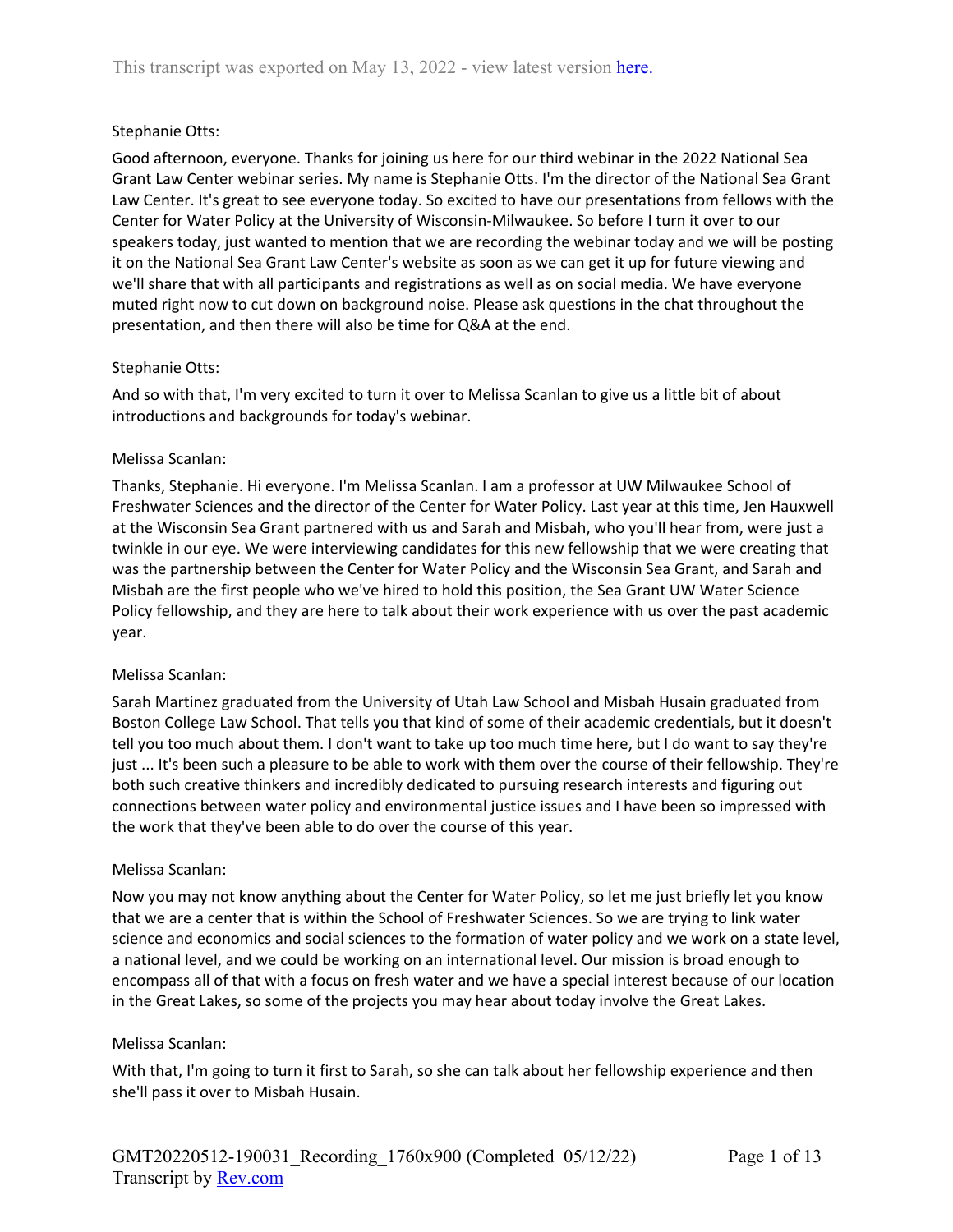### Sarah Martinez:

Thank you so much for that lovely introduction, Melissa. I'm going to go ahead and share my screen right quick. Alrighty.

### Sarah Martinez:

Okay. So hi, everyone. As Melissa said, my name is Sarah Martinez. I'm a Texas native. I graduated from the University of Utah Law School before coming and spending my last year with the University of Wisconsin Milwaukee Center for Water Policy and today I want to talk about two of the projects I've worked on over the course of the last year and end with sort of a sense of gratitude for all the relationships that I've created through these projects and at the Center, which is why I've titled my presentation today, Connection and Community. So I'll go ahead and get started. Let me make this a little smaller so I can actually see my presentation. Okay.

### Sarah Martinez:

So first I'm going to provide a little bit of an overview of the projects I worked on this year, what they were, and some of the findings that we came to. I'll also be reviewing some of the work products I completed during my time here, which were plenty, and like I said, I'll be finishing off with just talking about how cultivating community was so important to this experience and how I will take that with me going forward.

### Sarah Martinez:

Oops. All right. So my two projects, the two biggest projects I worked on this past year were the Milwaukee Estuary Area of Concern and the latter project was something I've called the Barriers to Blue Space Access project. And I'll be reviewing both of those interns, starting with the Area of Concern. So I was not familiar with what an area of concern was when I first came to the Center, but it is an area designated by the EPA where there is significant impairment of beneficial uses as a result of human activity at the local level and the Milwaukee Estuary spans about 10 miles of river, more or less, stretching from Lake Michigan up somewhat into and north of Milwaukee. It was dubbed an area of concern in the 1980s and the project to dredge and clean up the waterways already underway. The project will ultimately take northwards of \$400 million to complete.

### Sarah Martinez:

So there's two kinds of things to note when I'm talking about this project. One is something we call the DMMF and the other is the Public Trust Doctrine. So currently the preferred alternative for where to house all of this sediment is a new facility called a dredged materials management facility, or DMMF. These are containment facilities, and they're really common along ... in the Great Lakes because they often hold sediment that's dredged for mostly navigation purposes, but also for this current purpose, which is to clean a polluted waterway. Let's see. And in this case, the DMMF that they're going to build will actually hold the sediment contaminated with heavy metals, PAHs, and PCBs, two of which are carcinogenic. So it was kind of a big project when you're thinking about it that way.

### Sarah Martinez:

The other thing to note about this project and a legal doctrine I spent a lot of time getting to know is the public trust doctrine. And so in Wisconsin, the state constitution imposes a duty on and gives authority to the state to act as trustee of the state's waters. Once that was constitutionalized, Wisconsin went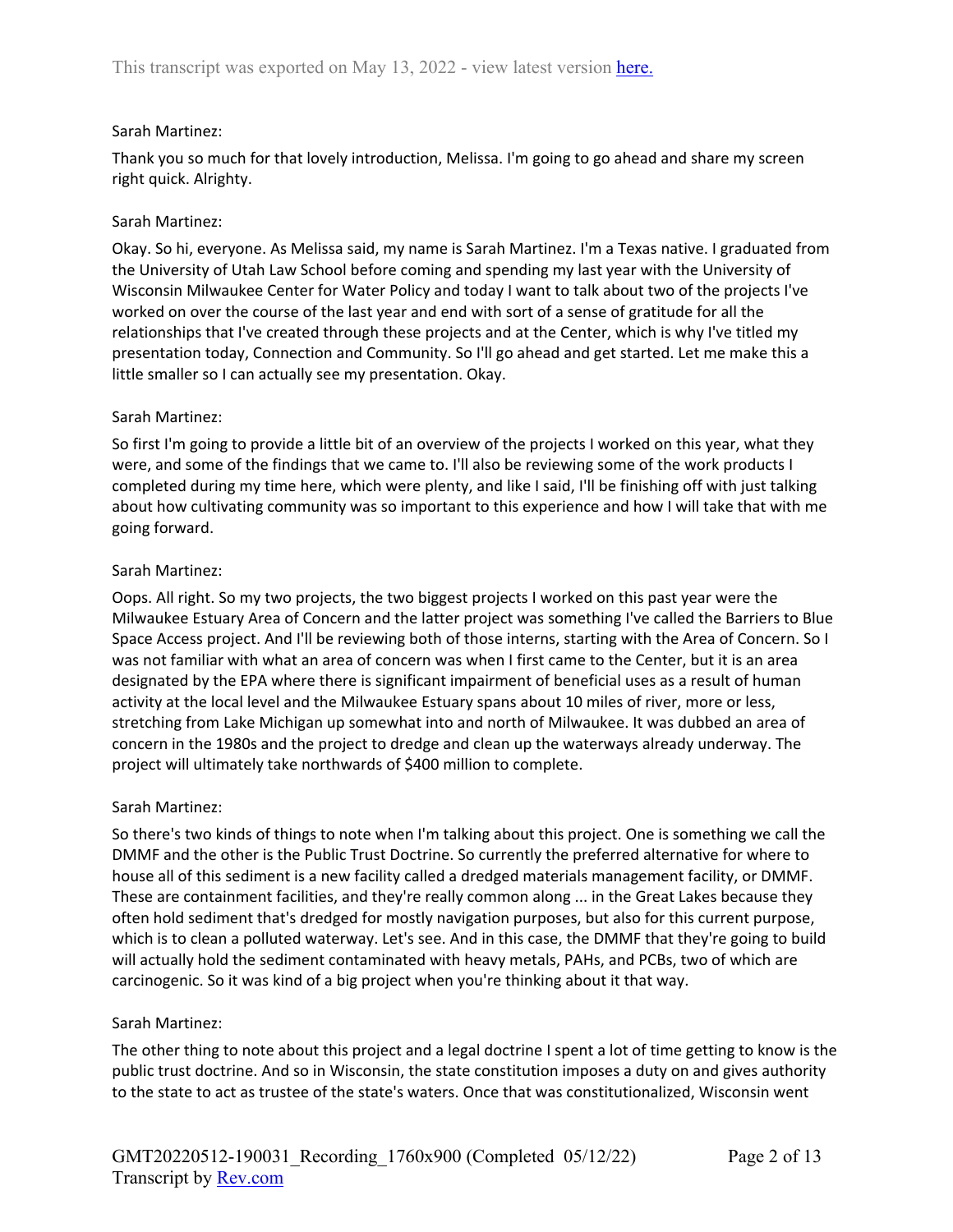ahead and expanded those public rights to the right to recreation, the right to enjoy scenic beauty, and the right to protected shoreland amongst other types of rights. So those are two things to note and the issues I was working with ... So the lake bed that these organizations want to build this facility on is public property and the common law public trust doctrine applies. So the issue I worked on had to do with understanding what the obligations of the state were, investigating how they might meet this obligation or how they should strive to meet that obligation, and presenting that information to both policy makers and the public at large so that the community could better be informed of the process and of their public rights.

# Sarah Martinez:

As it stands today, the Port of Milwaukee will be managing that facility in perpetuity once it's complete and the goal as of now, and as I understand it, is to expand on harbor facilities and expand tourism specifically, so that's why you're looking at a cruise ship there on the left side of your screen, and determining as of right now whether that meets their public trust obligation is really hard to say. So we've boiled it down in an upcoming Law Review article that will be published online with Sea Grant that the purpose of this newly created land will need to be clarified in order to really fully assess whether it meets those obligations. But ideally, it'll look something like on the screen, something like the picture on your screen here on the right where there's a beautiful blend of nature and the urban setting so that we can ensure that the public can enjoy these public rights that they actually have and properly exercise those.

# Sarah Martinez:

So turning now to my second project, I was looking at systemic barriers to blue space. This project is near and dear to my heart. It's what I'm currently working on right now and it began as a literature review trying to answer the questions on your screen here that I'll read aloud. So I was trying to figure out what the academic literature says about disadvantaged community's access to and use of water, recreation, and fishing, and what it says about systemic racism or economic inequality presenting any barriers for those communities to access and use water based recreation.

## Sarah Martinez:

I've sort of boiled these down into four separate areas. I will look at ... I've been looking at the benefits of blue space access. I looked at the historical struggle of accessing these blue spaces and from there I reviewed academic literature, demonstrating the current barriers to accessing those as well as legal tools to alleviate some of those barriers and ensure that all disadvantaged communities have equal access to and enjoyment of their blue spaces. The goal of this project, my goal of this project, was to bring attention to longstanding history of racially diverse communities and their ties to blue spaces and connecting that with the intentional displacement of these communities away from blue space, or the lack of access to these spaces.

## Sarah Martinez:

So I'll start first with the benefits of blue space. There are plenty, there are several. I've boiled that down into four different categories, social, health, economic, and environmental. Some social benefits include providing spaces for teamwork and leadership through sport, or also cultivating a sense of stewardship. There are studies out there that demonstrate more access to and time spent in blue spaces and in nature generally results in more pro environmental behaviors and attitudes. So that is a benefit of cultivating these spaces in our neighborhoods.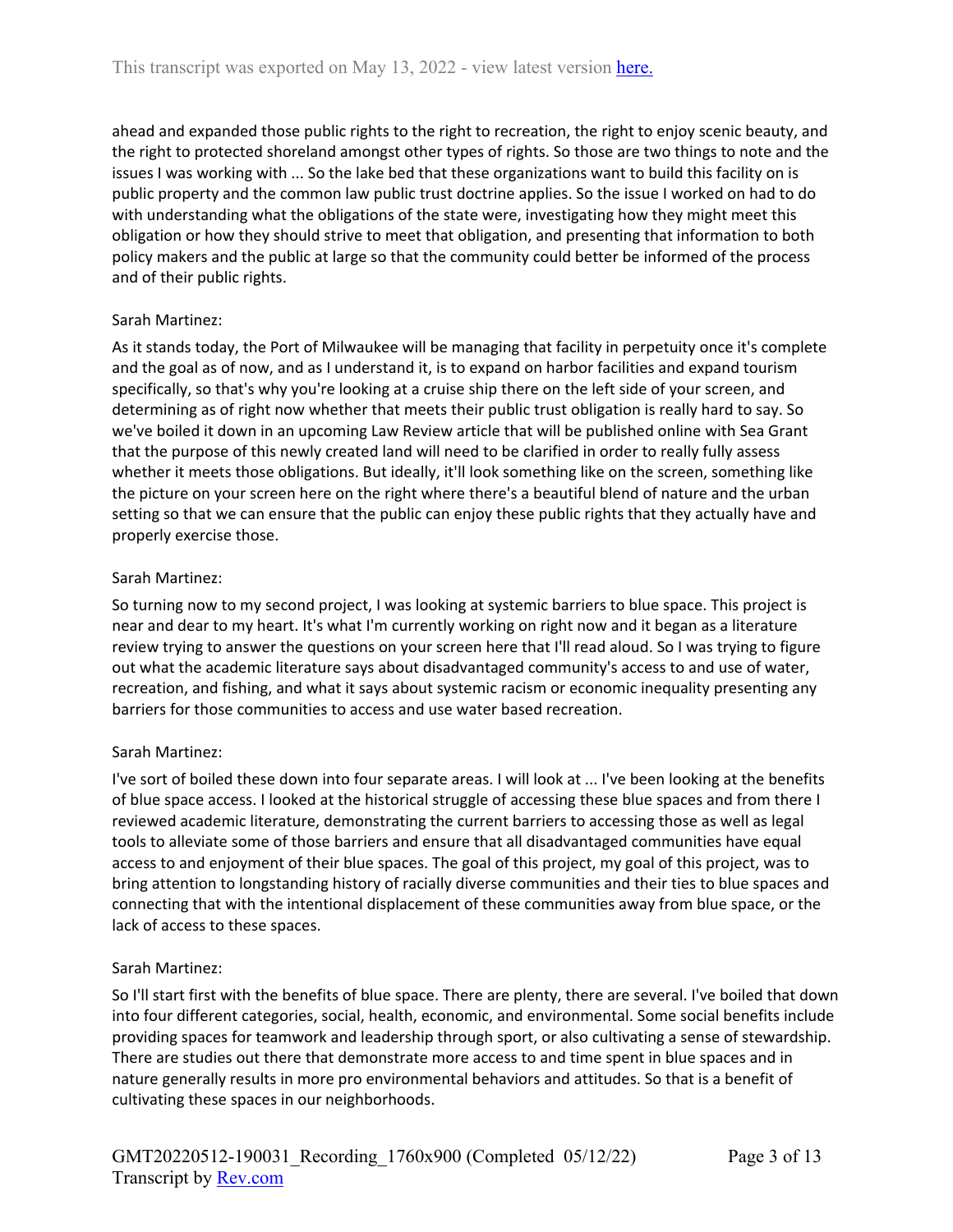## Sarah Martinez:

Some health benefits include lower prevalence of obesity and obesity related disease, lower prevalence of high blood pressure, as well as the alleviation of several mental illnesses, including anxiety and depression. The economic benefits were really baffling to me. I don't understand that much about economics, but this was very enlightening. So investment in green and blue infrastructure, so investment in places like on your screen here, that is the, I believe it's the Detroit Riverwalk, I could be totally wrong on that, but they've shown to yield really large financial returns, which is a huge positive and a huge benefit to creating these types of blue spaces. And then finally, some environmental benefits include creating these spaces sustainably has the potential to restore really natural ecosystem services, as well as promote resiliency in some of these places, which will be really important in the Great Lakes region as climate change continues, which Misbah will talk a little bit more about later.

## Sarah Martinez:

The other thing that I discovered as I was conducting this research was the historical struggle of accessing these spaces. I grew up in Texas where I really didn't ... I don't remember learning a ton of this stuff, so it was really eye opening for me, but historically it's more or less well documented that most if not all disadvantaged communities are not so privileged to have unfettered, safe, and equitable access to green and blue space, and on your picture is during the time of legal segregation, when even beaches were segregated between white and black.

### Sarah Martinez:

And as part of this research, I uncovered a lot of the connection focusing on the black experience, starting from slavery and going kind of all the way through the 1960s and 70s and looking at racist land use and housing and how those created ... How those sort of began this historical struggle to accessing some of these spaces.

### Sarah Martinez:

Moving on to some of the barriers. So after I understood a little bit of the history I wanted to see how has that reflected in the academic literature. Do they match? The literature did demonstrate several barriers that may discourage disadvantaged communities from visiting blue spaces. These include safety and discrimination, the impacts of racist land use and housing proximity issues, and then lack of transportation issues. So those last three sort of fall in line with each other and sort of flow together. Some of the safety and discrimination issues were often seen in a pool setting where black people were not able to enjoy the pool setting in the same way that white people were and that sort of thing so it was really heavy research, but really good to know.

### Sarah Martinez:

So after I sort of reviewed all of this and saw this all demonstrated academically and statistically, I wanted to see how can we alleviate some of this? How can we alleviate what is essentially an environmental injustice? And there are potentially several tools that can help alleviate that, including some federal constitutional provisions like the Public Accommodation Provision or the First Amendment. I've been looking at funding opportunities to expand access or create more access points so that it's easier for disadvantaged communities to enjoy places like the beach or a lake. I've also looked at the Civil Rights Act and what that can do for blue space access. The public trust doctrine, again it's been a common theme in all of my projects, as well as looking a little bit more forward towards some more systemic solutions like NEPA and the upcoming Environmental Justice For All Act of 2022. So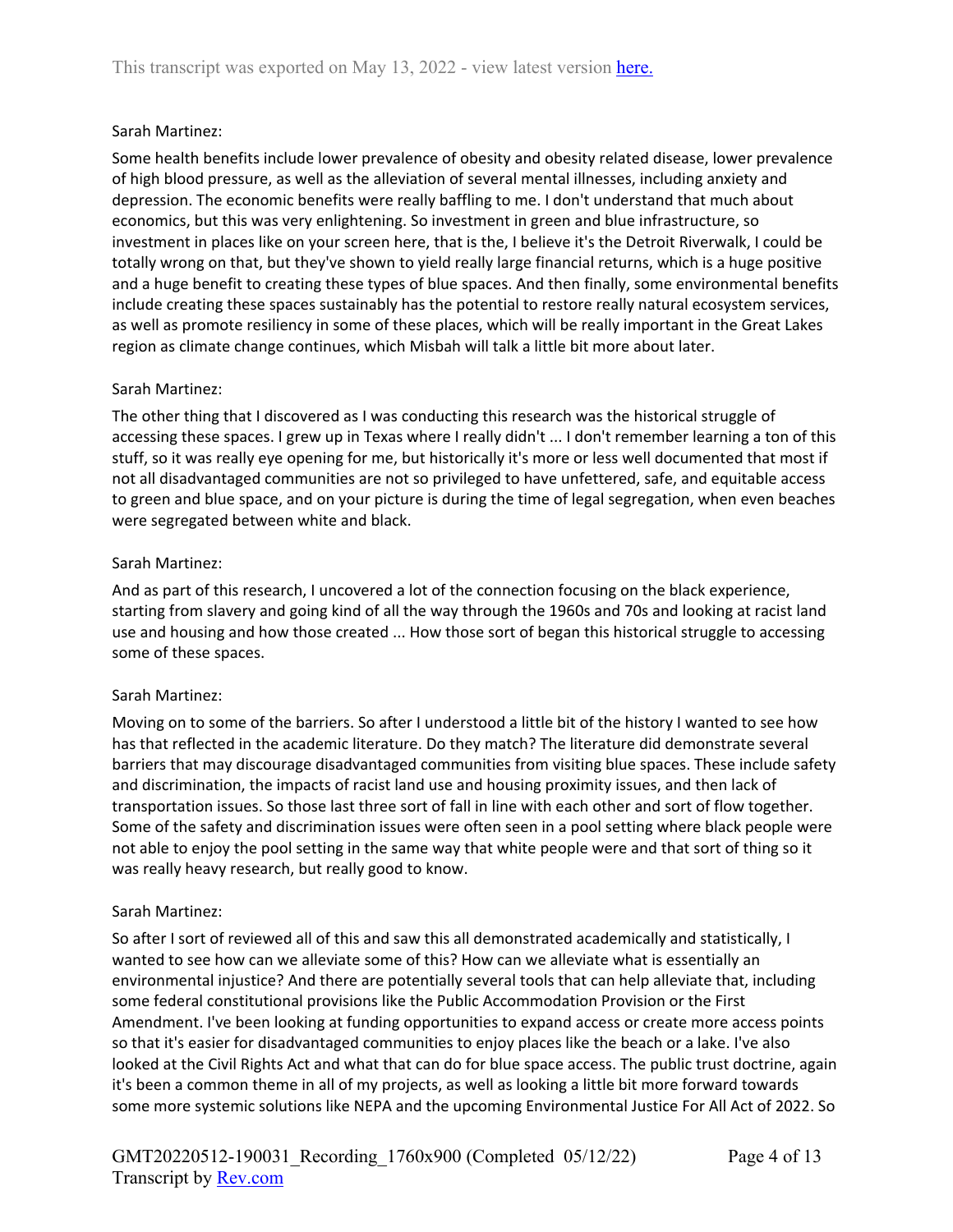I'm excited to do a little bit more research in how these all will potentially provide solutions and create more access for disadvantaged communities in blue spaces.

#### Sarah Martinez:

So now I just want to turn to some of the work product I've created as part of both of these projects. For the first project regarding the area of concern, I actually ... It was a massive team effort to create this webinar where we cultivated a diverse group of panelists and had really interesting discussion around the idea of lake bed fill, actually filling ground from the lake bed up and creating new land and investigating what public rights the public has in those newly created lands.

#### Sarah Martinez:

So on your screen are just two graphics I created in promotion of those two ... Or of that event, which had over 200 participants. So it was a really informative and just an amazing growing experience for me personally. As part of that event and research, Melissa Scanlan and I did a radio interview, which was a first for me. That was an incredible experience, very nerve wracking but awesome, and they transcribed our conversation and also published that on their website, which you can find here at that title, Cultivating Conversation. I also published a blog post with the State Bar of Wisconsin Environmental Loss Section, which has now been archived in ... I forget where it is. I will send out a link after this, but that was also ... I'm no stranger to writing blog posts, but it was so well received, which I'm very grateful for, but those were both firsts for me, more or less so it's been an incredible experience engaging with the media as a new lawyer.

### Sarah Martinez:

A big part of being a Policy Fellow, Legal Policy Fellow, is writing policy briefs. In law school, you don't get a ton of experience with that, so I was so grateful for the opportunity to write my first policy brief with the Center, published on our website and you can see the first page here. It was a painstaking process, but ultimately we're both very happy, we're all very happy with how it turned out. I did a lot of research for this and so I'm hoping that it was helpful to not only policy makers who read it, but also to the community at large.

### Sarah Martinez:

The larger sort of work products that have come out of this year have been two law review articles. The Area of Concern law review article will be published, like I said, with Sea Grant hopefully this summer. I believe it's this summer, and the title is Great Lakes Restoration and the Public Trust Doctrine: Milwaukee's Restoration Obstacles and Opportunities. That will chronicle all of the information I've gone over and more about the project going on here in Milwaukee and in Lake Michigan.

### Sarah Martinez:

The other project I've been working on, and the one I'm working on currently, is a new law review article that I've titled Racism in the Water: Liberty and Access for All in Outdoor Recreation, which will chronicle all of the information I just went over in terms of systemic barriers to blue space access in which I review everything I talked about and more so it's been a lot of hard work and it's been a lot of research, but all so awesome.

### Sarah Martinez: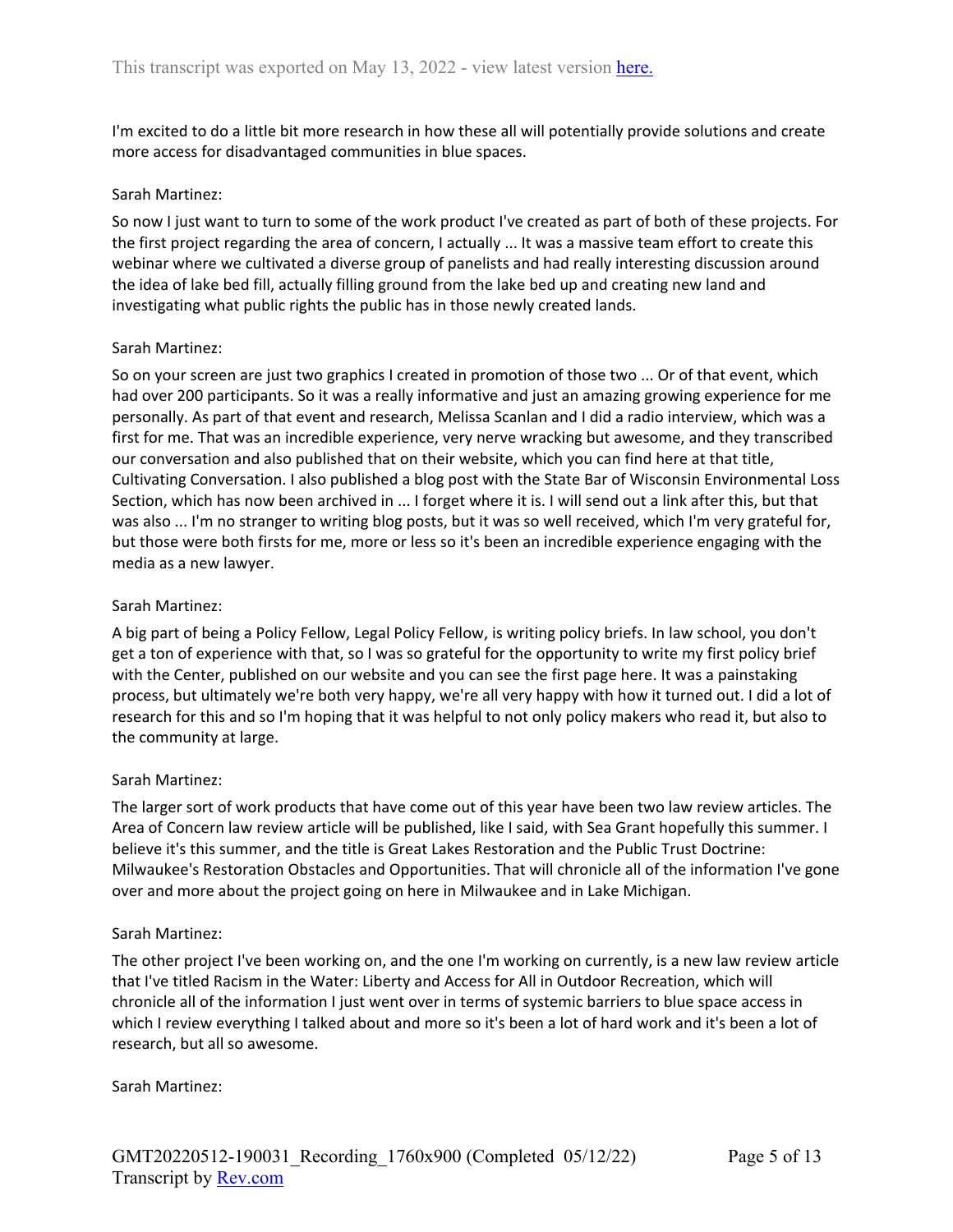Finally, I just want to end with cultivating community. As part of both of these projects, I had the extreme privilege of working with really incredible people, not only within my team, Melissa, Marilyn, and Misbah, who all I believe are here today, but also with other organizations and leaders of other organizations. Cheryl Nenn from Milwaukee Riverkeeper was really helpful in the early research of the Area of Concern. We talked a lot with attorneys and retired attorneys from the Wisconsin Department of Natural Resources. We partnered with both Wisconsin's Greenfire and the Environmental Law Section of the Wisconsin State Bar to promote our public rights in Milwaukee's Fresh Coast Event and through that, I was able to have the opportunity to create relationships in both of those organizations and learn a lot about marketing and it was just such a wonderful experience to get to know all of these attorneys and create relationships and I hope to take those going forward with me and all the lessons learned as well.

## Sarah Martinez:

So thank you guys for sticking with me today and reviewing some of my research. I'm very excited for the article to come out and hopefully the other one will be published, but that's a little bit of what it was like for me as a Fellow with the Center for Water Policy this past year. So thank you so much.

### Stephanie Otts:

Thank you, Sarah. Thanks so much, and that was great. In the interest of time, we're going to move to our second speaker, Misbah, but please you can use comments in the chat and then we can also circle back at the end if there are follow up questions and so Misbah, it's over to you now.

## Misbah Husain:

All right. Thank you so much. Just give me a moment, please, to share my screen. All right. Can I get a thumbs up if that's showing up properly? Yes. Okay. Wonderful. Wonderful. Okay. So again, thank you to everyone who could make it here and thank you to all the folks at the Sea Grant Law Center for inviting Sarah and I to share about our work. It's an awesome opportunity and we hope that you'll find it interesting.

### Misbah Husain:

So the subject of our talk today was Climate Change, Disadvantaged Communities, and Flooding, all topics which I was very fortunate enough to work on during my year as a fellow, but cramming a year's worth of projects into 15 minutes is a bit of a tall order so rather than going in depth into every project I've worked on, I thought it would be best to build towards a more detailed discussion of one of my more recent projects and that is a law review article that I co-authored with our director, Melissa Scanlan, on the subject of disadvantaged communities and water infrastructure funding. This is a cool project that I think is really a culmination of a lot of the research and themes that I explored earlier on in the year and a good showcase of our work.

### Misbah Husain:

So what I'm going to be doing today is giving you a little bit of context before going into that discussion. So I'll start by talking about climate change, of course, and its impact on our water resources, particularly its increase of our flood risk. I'll then talk about some of the equity issues that are involved with that increased flood risk, and then I'll pivot to talking about the substance of the article and our recent developments in water infrastructure funding, and really framing that as an opportunity to address some of those equity issues. So I'll give an overview of our federal programs for water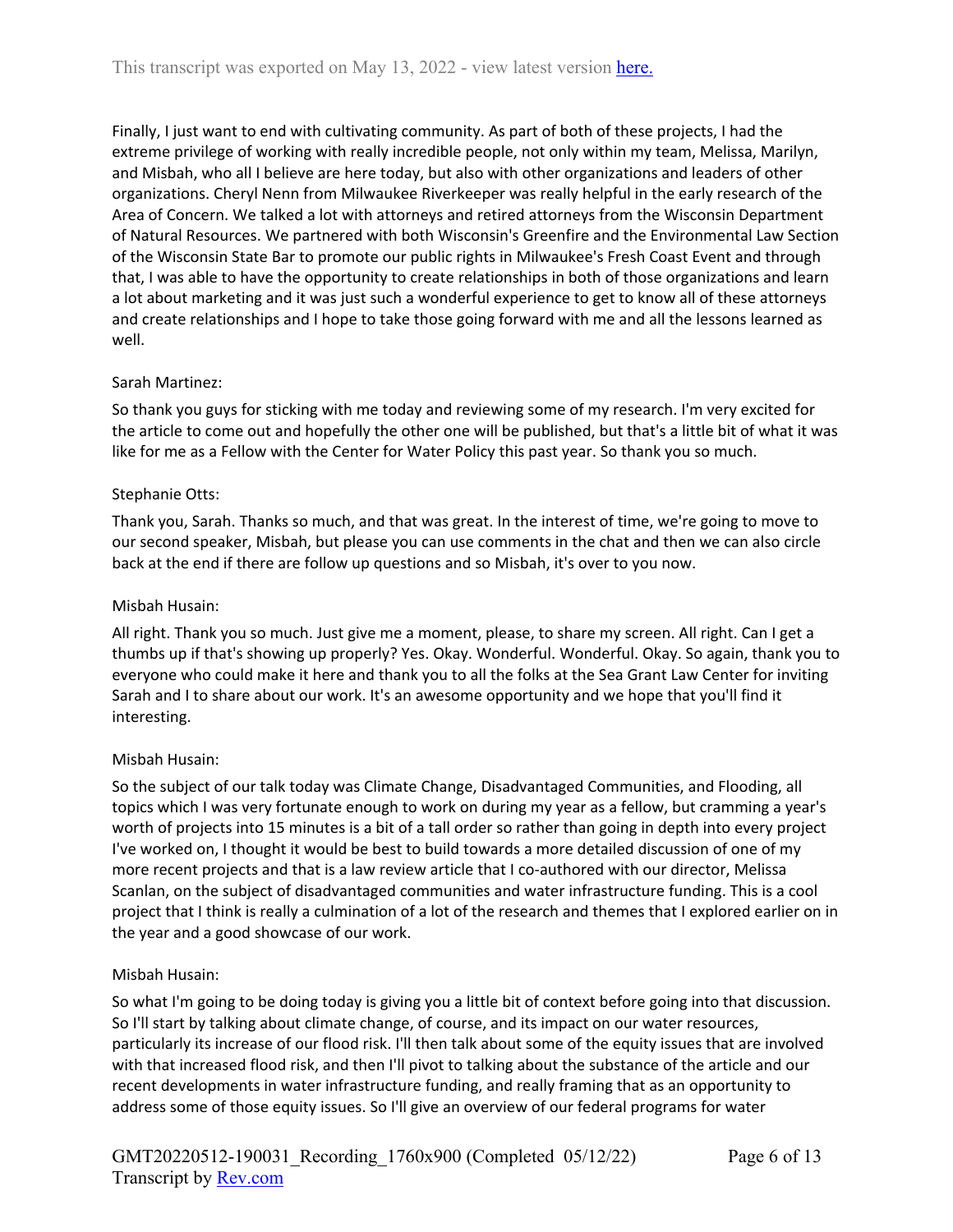infrastructure funding. I'll talk about what is even meant by that term, disadvantaged communities, and I'll give an example of how one state, Wisconsin, is implementing its own funding programs. Okay. So a lot to cover so I'll dive right in and start with climate change.

### Misbah Husain:

Climate change is ubiquitous, right? It affects every region on the planet and of course by the same token, every region on the United States and when we're talking about its impact on water, we are seeing an increase in polarization, or an increase in extremes, and this is depicted on this map here. So this is a map showing changes in rainfall in the U.S. across the last century and green means there's been a substantial increase in that rainfall. So places in the Northeast, the Great Lakes are substantially wetter than before whereas places like the Southwest are substantially drier than before. So both of these phenomenon are driven by the same kind of processes and they both are uniquely harmful to human communities in their own ways.

## Misbah Husain:

So consider the drought in California, wildfires up and down the West coast, and of course the increased hurricanes and flooding events that we're seeing along the Gulf coast, but being in Milwaukee, we care especially about what's going on in the Great Lakes region and in the Great Lakes, we are seeing fluctuations in our lake levels, kinds that are more intense and more frequent than ever before. Climate change essentially is disrupting the natural processes of precipitation and evaporation that control the lake levels at any given time. And so here's a diagram from the Army Corps of Engineers and really what I'd love for you to pay attention to is that section that I've circled on the right there.

### Misbah Husain:

This diagram shows changing lake levels on Lakes Michigan and Huron over the past century, from 1920 to 2020, and those two stars that are there indicate record lows in 2014 and record highs in 2020, values, which had never been seen in the history of record keeping and these record lows and highs occurred only about six, seven years apart from one another, which is amazing because in history, normally this type of transition from a low to high would take decades to occur, not just within a span of six, seven years. So something very dramatic is happening.

### Misbah Husain:

Both low levels and high levels have effects for our communities, but I'd like to focus on what happens when you have high water levels and high water levels means more flooding, more erosion, more stress on our infrastructure and property and so this is an image of a highway adjacent to the lake shore, which has experienced an unprecedented amount of erosion beneath it, leading to the eventual collapse of the highway itself. You can imagine something like this is quite expensive to repair and address and also could be very threatening to our welfare of our communities. We have other effects, things like waste water systems backing up because of flooding and risking cross contamination between our waste water and drinking water systems, all sorts of health effects which I won't go into now given the time, but just know that this is a major concern for our wellbeing and it's not just the Great Lakes, it's not just the coasts or the lake shores. All over the country and different research projects we learned that the flood risk is increasing nationwide.

### Misbah Husain: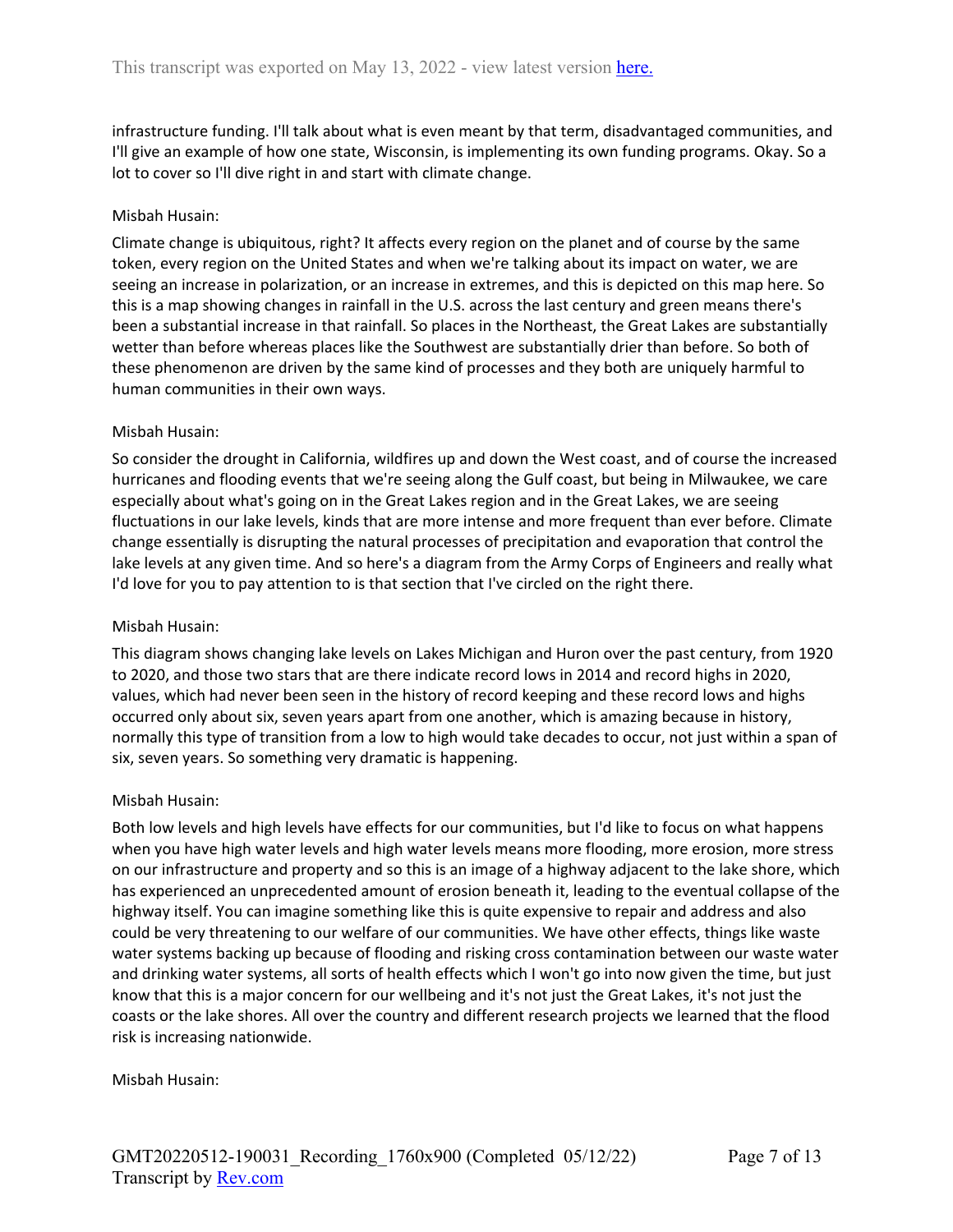And so one of our other projects was focused on looking at flooding and looking at national flood insurance as a key tool to address this increased flood risk and really the way national flood insurance works is that insurance is provided based on classifications of an area as a high risk flood zone, low risk flood zone, what have you. All of these classifications are done based on maps that are developed by FEMA, right, the federal agency FEMA, and what we were surprised to learn was that majority of FEMA's flood maps are pretty out of date. This map shows the average age of FEMA maps for different regions. Blue is better. Blue means the flood map is less than five years old, but you can see just how little blue there is on this map. Majority of the flood maps in the country are older than five years and thus may not accurately reflect the flood risk that a region is experiencing, especially when you consider how much climate change is affecting this level of risk.

### Misbah Husain:

More concerning, I would say, is the fact that this unmapped flood risk is concentrated in communities of color, low income communities. Take a look at this map here, which I got from the New York Times, okay. This is showing Chicago and I've circled the African American ... The majority African American suburb of Englewood in Chicago neighborhood. Excuse me. On the left, you have a map using FEMA's flood map data depicting where the floodplain is, a high risk floodplain. Well, on the right, we have a map using actual flood risk data and incorporating some of the changes from our climate. The areas shaded in blue are considered within the hundred year floodplain. You'll notice on the left none of the properties in Englewood are considered to be within the floodplain, but on the right, incorporating actual risk, almost a third of the properties are within that floodplain and this is concerning because that means almost a third of the properties in Englewood may not necessarily have access to the greatest protections or insurance coverage available in the event of a flood. So this is a huge shortcoming that unfortunately disproportionately affects certain communities, right, and that was something that really concerned us. The burdens of these water challenges are inequitably distributed.

### Misbah Husain:

So when we heard about the passage of the bipartisan infrastructure bill, or also known as the Infrastructure Investment in Jobs Act, we were excited because we saw this as an opportunity to actually deliver aid that was needed towards those communities that really have kind of fallen through the cracks, as it were. So let me explain a little bit about that program, okay.

### Misbah Husain:

So the Infrastructure Investment and Jobs Act, or the Infrastructure Law passed at the end of last year and was really a historic piece of legislation, the single largest investment in our nation's infrastructure ever, right, and the same is true for the water infrastructure funding made available under it. Now there are two major programs for water infrastructure development through this law, the Drinking Water State Revolving Funds and the Clean Water State Revolving Funds, and these funds together received something around \$43.5 billion through this infrastructure law so that alone was amazing but again, like I said, we were excited by this opportunity to deliver funding to those communities who really needed it the most and early on in Biden's presidency there was an executive order that he issued, which established a federal policy called the Justice 40 Initiative and this is a federal policy to ensure that 40% of the net benefit of federal funding would go towards these disadvantaged communities, right, communities that have been marginalized and historically struggled to access this funding. So that was the thing that really piqued our interest and got us looking into the subject in the first place.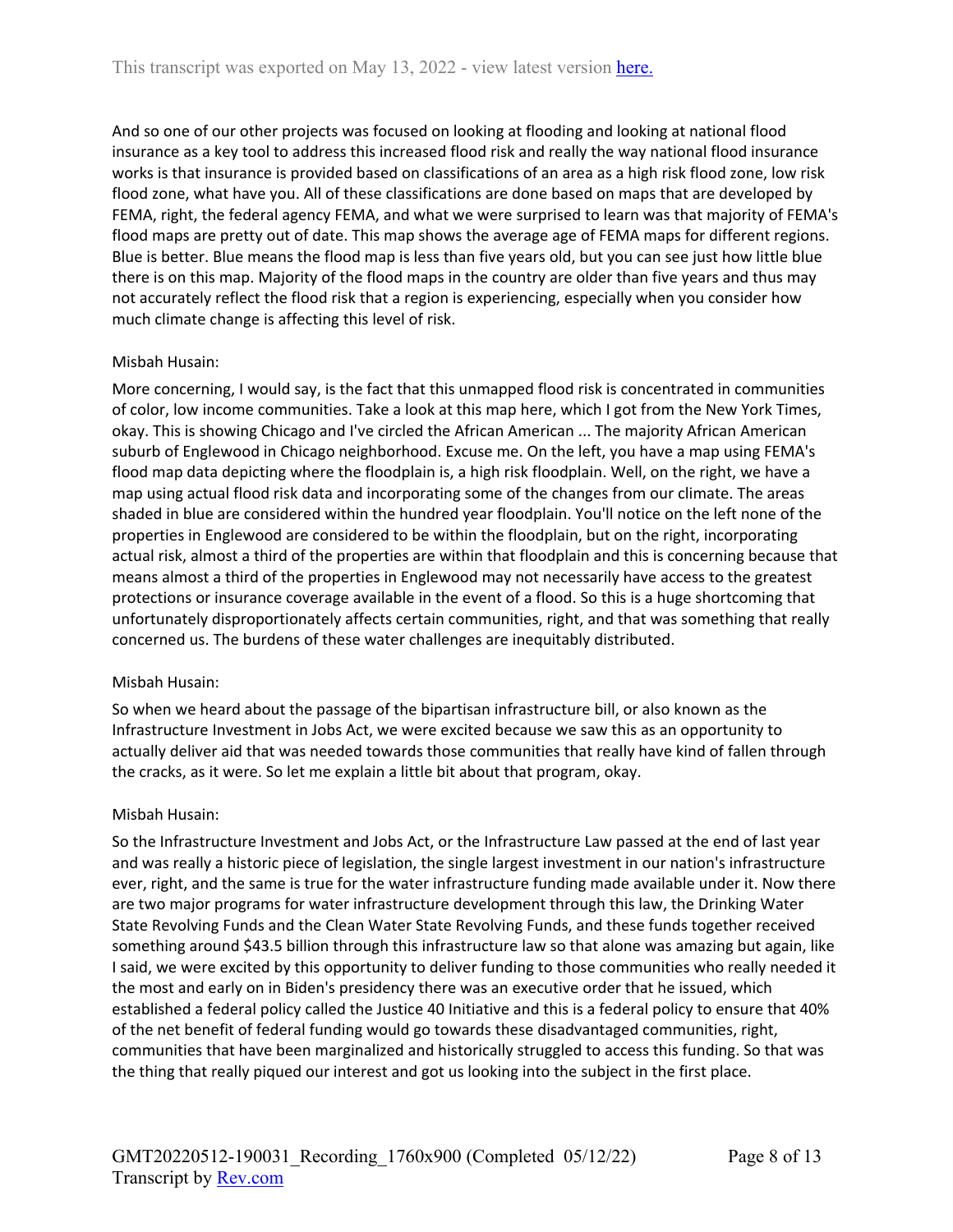## Misbah Husain:

Let me explain those two major programs that were funded here. The Drinking Water State Revolving Fund, or SRF for short, is a program meant to fund drinking water infrastructure. And examples of this might include water treatment facilities, rehabilitating contaminated wells or replacing lead service lines, right, something really the public cared a lot about and was paying attention to, especially following the Flint water crisis. The Clean Water SRF on the other hand is for the development of waste water and storm water infrastructure and addressing the kind of pollution that we call nonpoint source pollution. The pollution that is coming from many, many different source at once, for example. Examples of projects that might be funded through this fund include waste water treatment facilities, or collection basins for storm water, or even green infrastructure projects like rain gardens, all to help deal with excess runoff and water from flooding.

## Misbah Husain:

Both of these programs, their purposes are different, but they function essentially the same way. The federal government allocates funds to states, territories and tribes for developing their own financial assistance program. So states will not give this money as a grant. Remember it's called a revolving fund and what that means is states will primarily give out low interest subsidized loans to recipients to fund water infrastructure projects and the recipients will then pay back interest and principal on those loans which the states will then use to fund further projects so that's how these SRFs generally work.

## Misbah Husain:

States have some flexibility to design their own unique programs. They can define things like the application process or who gets priority, which projects get priority, excuse me, but they still must follow certain requirements for their programs and one of the key ones is that they have to provide what's called an additional subsidy, which I'll explain in just a moment. States also have to submit a yearly Intended Use Plan to the EPA, which describe the structure of their programs and different types of criteria they use, which again is very important and I will explain in just a couple of moments, but let me first turn to that additional subsidy requirement, because this is really where those disadvantaged communities could get a lot of support.

## Misbah Husain:

This requirement says that almost half, 49%, of the annual funding that is given to a state for its SRF has to be used for disadvantaged communities, given to those disadvantaged communities in the form of an additional subsidy. That means principal forgiveness, right, a grant or some kind of debt restructuring that reduces the original principal amount. It can't be a low interest or even a zero interest loan and this makes sense, because say you have a water system that's very poor, a lot of rate payers who are low income, maybe a small number of rate payers, like 15 households, served by this water system. A water system like this, the issue is not paying back the interest on a loan. Heck, the issue is the loan amount itself and that principal. That is the huge obstacle to taking on a new project and so this requirement is really targeted at addressing that obstacle and removing that hurdle for these communities so it's very, very important.

## Misbah Husain:

Now, you have to be a disadvantaged community to get this funding, this best form of funding, but what is a disadvantaged community? Well, when I say this, we commonly understand many factors contribute to how disadvantaged a community might be. Things like how close they are to pollution, language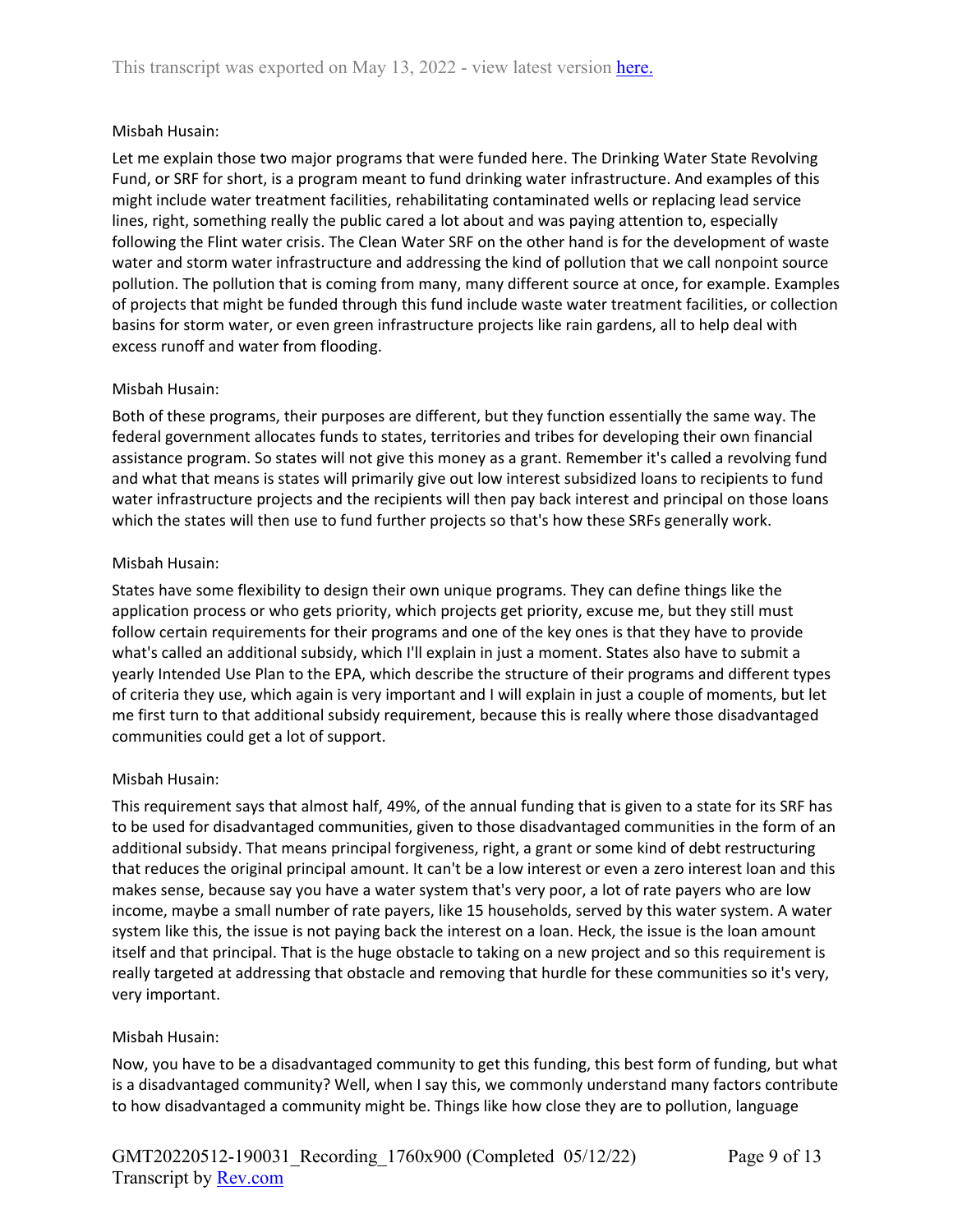isolation, the level of educational attainment or income or housing cost burden for a different community, and many more things besides that, this is just a small handful, but none of those things are kind of enshrined in the Infrastructure Law itself. There's no explicit definition given in the law, rather states are allowed to develop their own unique definitions and criteria for this term, right, so essentially they get to decide who is eligible for this financial assistance and a common metric that is used in these definitions is median household income or MHI.

## Misbah Husain:

So a state might say if there's a community that's median household income is below like 80%, a certain threshold percentage of the state's median household income, then it would be considered disadvantaged and eligible for assistance. The advantage of this is that it's a very simple calculation. Even attorneys like myself could do it, but a con is it can hide and mask the true need. Say you have a household where everybody is working, it's a working poor household, and the cost of living in that area is very, very high. Even though their income might put them above this level, they may still struggle to afford their basic needs and so looking at this metric alone might mask a true need and lead to skipping over of some communities that could really benefit from funding and this is a sentiment that even the EPA who allocates this funding has expressed.

## Misbah Husain:

In March of this year, they issued this very large memorandum explaining and advising how states would best interpret this term "disadvantaged communities" and implement this funding. It's something we go into more in depth in the article, but two highlights from the memo are that they recommend incorporating much more than just MHI, right, much more than just unemployment data, population data to get the full picture and make sure no one is getting skipped over who can need it. It also allows states or says that it's legal for states to have a carve out definition. So if there's a small community within a larger unit, like a city for example, that smaller community would be eligible, but because they're wrapped into this larger one, they're ineligible. It allows states to structure definitions to allow for these carve outs so that small community could still receive targeted aid, right, so that's the EPAs position here.

## Misbah Husain:

Let me very quickly, with the last couple minutes I have, talk about Wisconsin and how they implement this funding. They have something called an Environmental Loans Program, and of course they have a Drinking Water and Clean Water program within that. Now to be a disadvantaged community, as defined by Wisconsin, you have to be below 80% of the state's median household income, which is unsurprising. What is surprising is that you also have to have a population for your community of less than 10,000 and in effect, this population limit prevents majority of cities and towns within the state from accessing this ideal form of principal forgiveness and financial assistance. Two cities in the state, for example, Milwaukee and Racine have the majority of the state's racial diversity and economic diversity, but their populations are well over 10,000 so no community within them would be eligible for this advanced form of principle forgiveness and using a mapping tool provided by the federal government, we discovered that 45% of the census tracks within Milwaukee County would be considered disadvantaged based on the metrics used by the federal government for that tool. So having a population limit like this might exclude potentially a huge amount of eligible communities.

## Misbah Husain: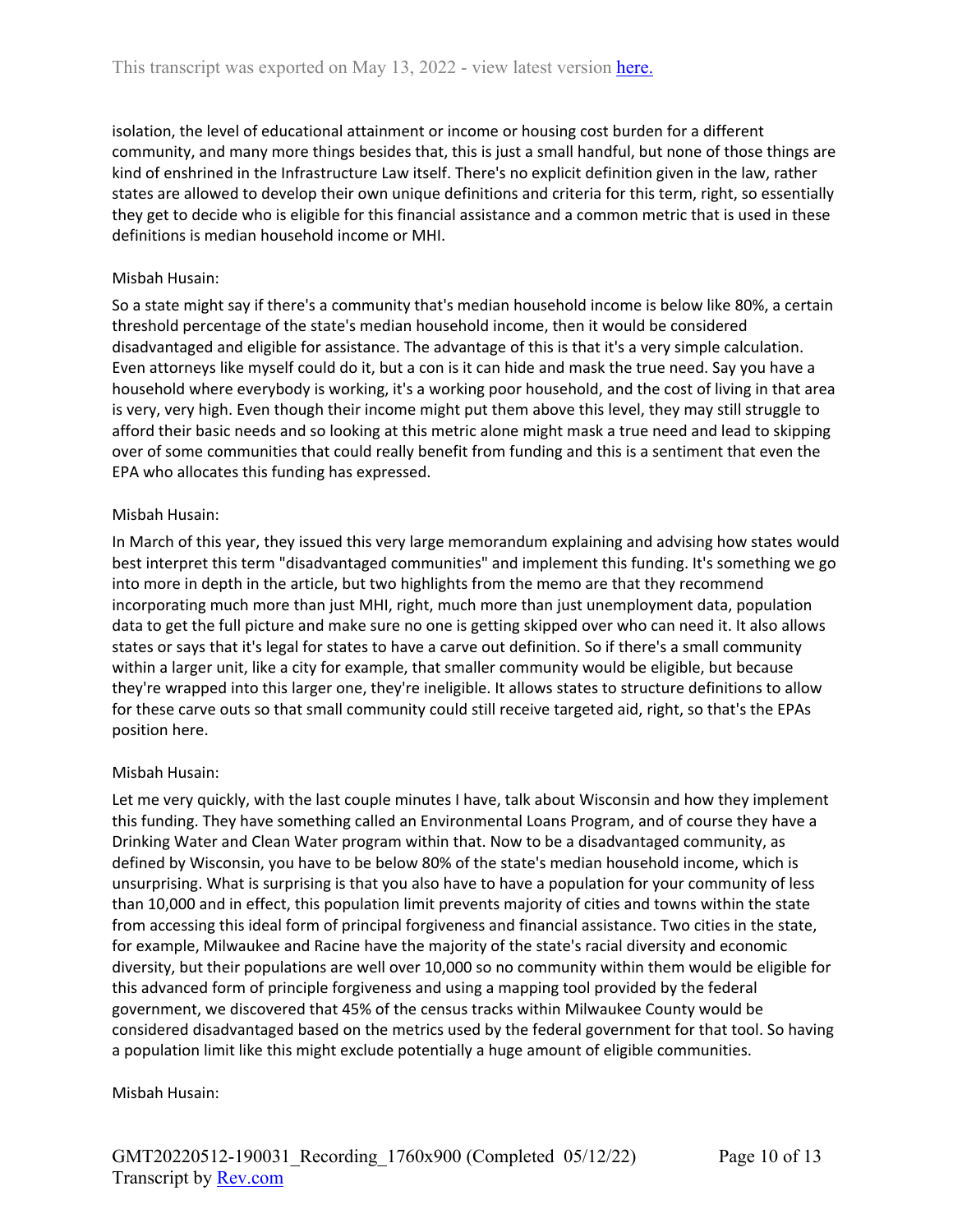Now, the advantage here is that the state agency that administers these funds, the WDNR, Department of Natural Resources, they could change this criteria through a rule making process or even by including the criteria change in that IUP that they submit to the EPA and similar types of solutions might be used by other states. So that's Wisconsin's definition and some of the fallout from that.

## Misbah Husain:

So with that, I want to actually talk about my experience very briefly at the center. It's been amazing. I've gotten a chance to work on so many different projects, and it's been such a great time with this core team, and I've really enjoyed interacting with so many different folks. We've worked with academics, people from the government, NGOs. It's been really, really neat and special and so I just wanted to say that I'm so grateful to have had this opportunity and also have this chance to share it with all of you so thank you all, again, for being patient and listening to me and yeah, if there's any questions, I'd be happy to do my best to answer them.

### Stephanie Otts:

Great. Great. Thank you so much. So yeah, we have plenty of time for questions and as people are thinking and maybe putting them in the chat, I just want to say that at the National Sea Grant Law Center, we've had a fellowship program for a long time, and it was one, I was so excited to see these other legal fellowship opportunities kind of popping up related to Sea Grant and so, yeah, part of this webinar was just my own interest to know what the fellows were up to this year and it's great to see the type of projects, the diversity of projects that you've all been working on and so, yeah. So please, if you have a question, you can put it in the chat. We also have a fairly small group, so we probably can bring people off of mute so if you want to raise your hand and ask a question, we can do that as well. So we'll give people a chance to think.

### Melissa Scanlan:

While we're waiting for questions, Stephanie, do you want to tell us a little bit about what the fellows, the legal fellows, do in your office as a comparison point?

### Stephanie Otts:

Yeah, so our fellows ... So our fellowships are hired. I think we maybe treat them more similar to staff attorneys and so they come in to existing projects that the National Sea Grant Law Center kind of already has going on, but they do very traditional legal research to answer questions. So the National Sea Grant Law Center, we have what we call our advisory service so any Sea Grant program in the network can ask us a question and so for instance, our current fellow, Olivia Deans, took the lead on an advisory request from Maine Sea Grant, where they were interested in the history, their legislative history, around shellfish management in Maine because there was some new legislation coming forth and some of the ideas seemed like they were new but turns out they were ... Had been enacted years ago and so she developed like a timeline of legislative changes to their management regime, but our fellows also get the opportunity to present their research at conferences, write law review and journal articles and so it's just a great way to get energetic, knowledgeable, enthusiastic, recent law graduates kind of into your program that can really help to enhance the work that you're doing and kind of get a couple more hands and minds on these issues.

### Melissa Scanlan: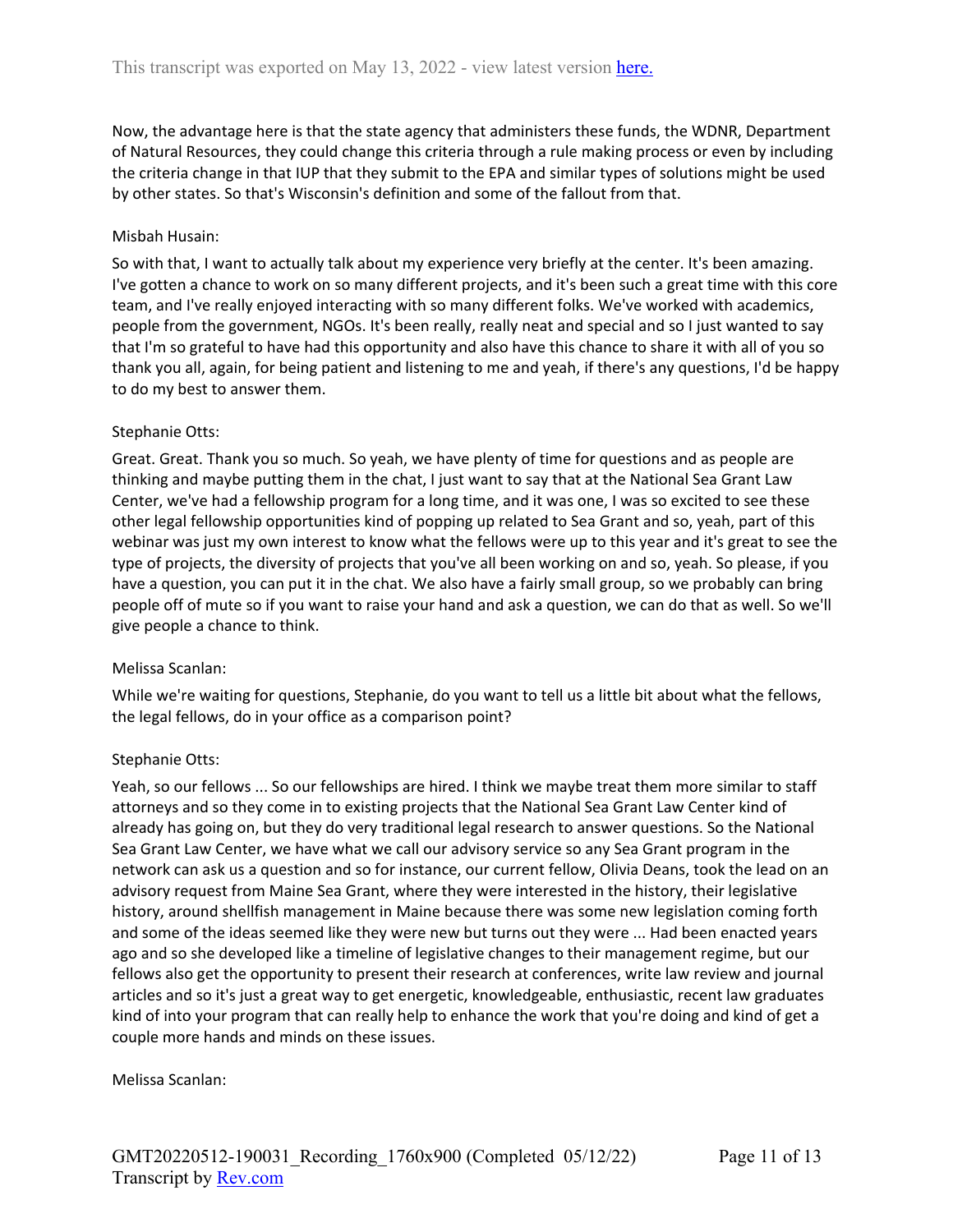Absolutely. That sounds great. It sounds like one difference between yours and ours is that because I'm on the faculty and have teaching responsibilities, I'm able to create some opportunities for our fellows to do guest teaching and get to experience that piece of it as well, but otherwise it sounds really similar.

#### Stephanie Otts:

Yeah. It does seem like the structure, that's right. Like we don't have as kind of a close of connect. Well, we're connected to a law school and we teach, but not as faculty and so it's not as easy for us to get our kind of fellows like into that aspect of it, but yeah, I think the structure's the same. Good. Okay.

### Stephanie Otts:

All right. Well, I don't see any questions, which is ... I mean, your presentations were so great. You probably answered everything for everyone, but so I just, again ... Oh, I think one just popped up. Oh, yeah. Sarah. So there is one in the chat for you just, I think trying to make connections, but the question is, "Did you find the term blue space to be common in the literature or is that like what you've just taken to referring to it?"

#### Sarah Martinez:

Yeah. Thank you so much for that question. So blue space is what I decided to call it. It historically was referred to specifically by whatever blue space was experiencing racial violence at the time, whether that was the beach or a lake or a pool and then in the academic literature, looking at statistical correlation between whatever happened historically and seeing if that had any kind of effect, they would refer to it very differently, varying between studies. So for my article's sake, I've decided to term all of manmade and natural blue space or ... Yeah. Manmade blue space and natural blue space as blue space and so that was a decision that I made early on just for the sake of the article and for the sake of minimizing confusion going forward but yeah, that was my ... That was just my choice.

### Stephanie Otts:

Okay, great. Thanks. Okay. Well, we'll just give it maybe another 30 seconds to see if anyone else has questions and as we're waiting, I'll just remind everyone that we have been recording the webinar. We are going to follow up and get that posted, and we'll let everyone know when the recording is available so that you can share it with your colleagues and others who might be interested. Thanks, Sarah, for putting your email in the chat and as Sarah mentioned, we also ... The National Sea Grant Law Center publishes the Sea Grant Law and Policy Journal and so we're working on getting Sarah's article kind of through the publication process, but that'd also be a shout out for anyone who's on the webinar that might be interested in publishing. You're welcome to reach out to us with your research.

#### Stephanie Otts:

And so with that, again, I want to thank Melissa, Sarah, and Misbah for joining us and sharing more about the Center and their Fellows program, along with the Wisconsin Sea Grant connections that are there. And so, yeah. So, thanks everyone for joining us and stay tuned for our next webinar later this year.

#### Sarah Martinez:

Thank you so much.